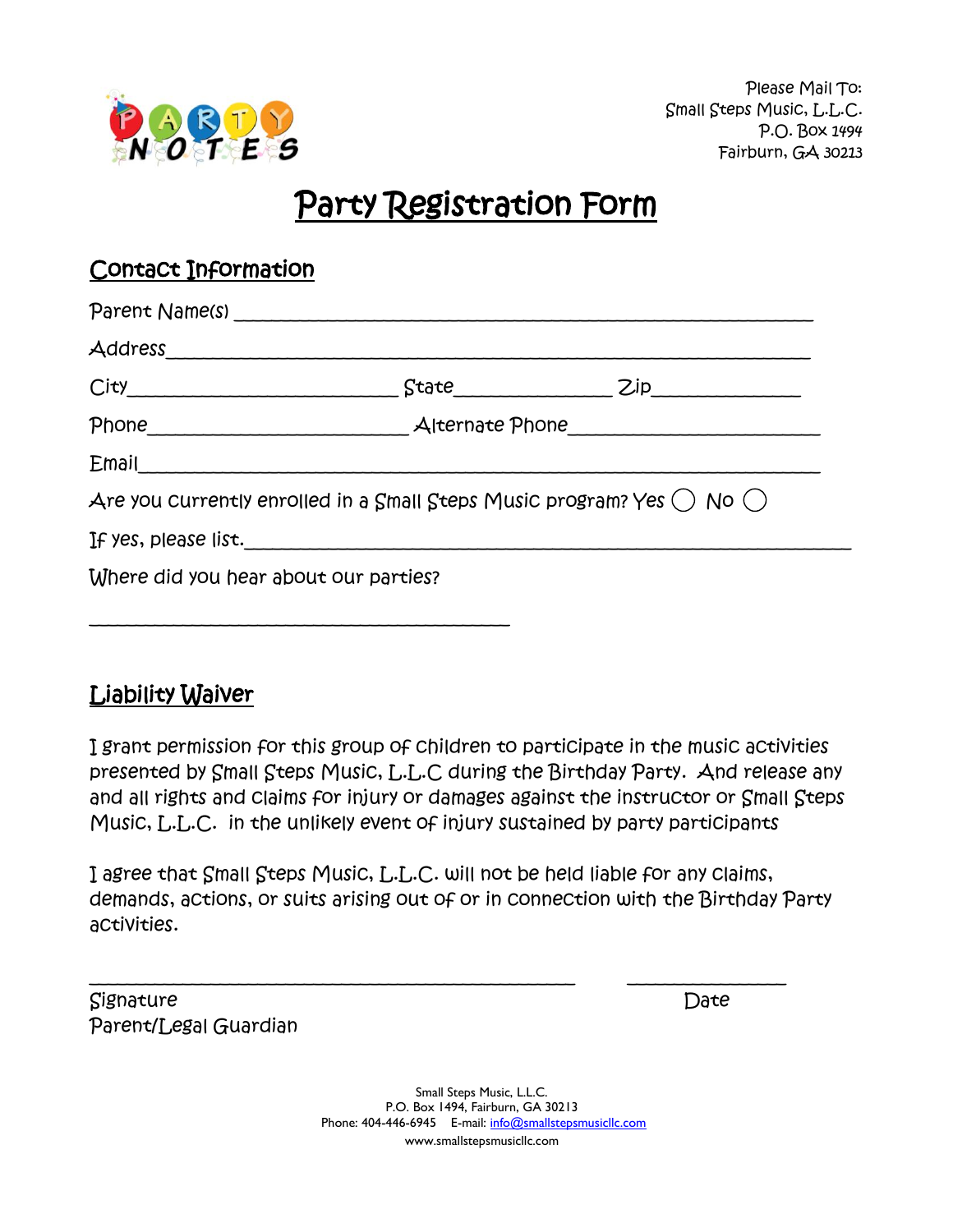

### Party Details

| Turning Age___________Gender____________ |                                                                          |  |  |  |  |
|------------------------------------------|--------------------------------------------------------------------------|--|--|--|--|
|                                          |                                                                          |  |  |  |  |
|                                          |                                                                          |  |  |  |  |
| (Adult Supervision Required)             |                                                                          |  |  |  |  |
|                                          |                                                                          |  |  |  |  |
|                                          |                                                                          |  |  |  |  |
|                                          |                                                                          |  |  |  |  |
|                                          | Do any party participants have any allergies? Yes $\bigcap$ No $\bigcap$ |  |  |  |  |
|                                          |                                                                          |  |  |  |  |

#### Party Package Info

Basic Party –\$75 (45-minutes of activities for a maximum of 15 children)

#### Add-Ons

|  | $\bigcirc$ 15-minutes additional party time - \$10 |  |  |  |  |
|--|----------------------------------------------------|--|--|--|--|
|--|----------------------------------------------------|--|--|--|--|

| $\cup$ Additional Party Guests - \$5/Child |  |  |
|--------------------------------------------|--|--|

| $\bigcirc$ Instrument Making - \$3 and up per Child (Varies by instrument) |  |  |
|----------------------------------------------------------------------------|--|--|
|                                                                            |  |  |

#### $\bigcap$  Karaoke – \$75

 $\bigcap$  Party Favors – price varies upon client selection

A minimum down payment fee of \$50.00 is due upon reservation and is non-refundable and nontransferable. The balance of the party must be paid no less than two weeks prior to the party. Additional guests over fifteen must be paid in cash on the day of the party. **Please Make Checks Payable to:** Small Steps Music, L.L.C.